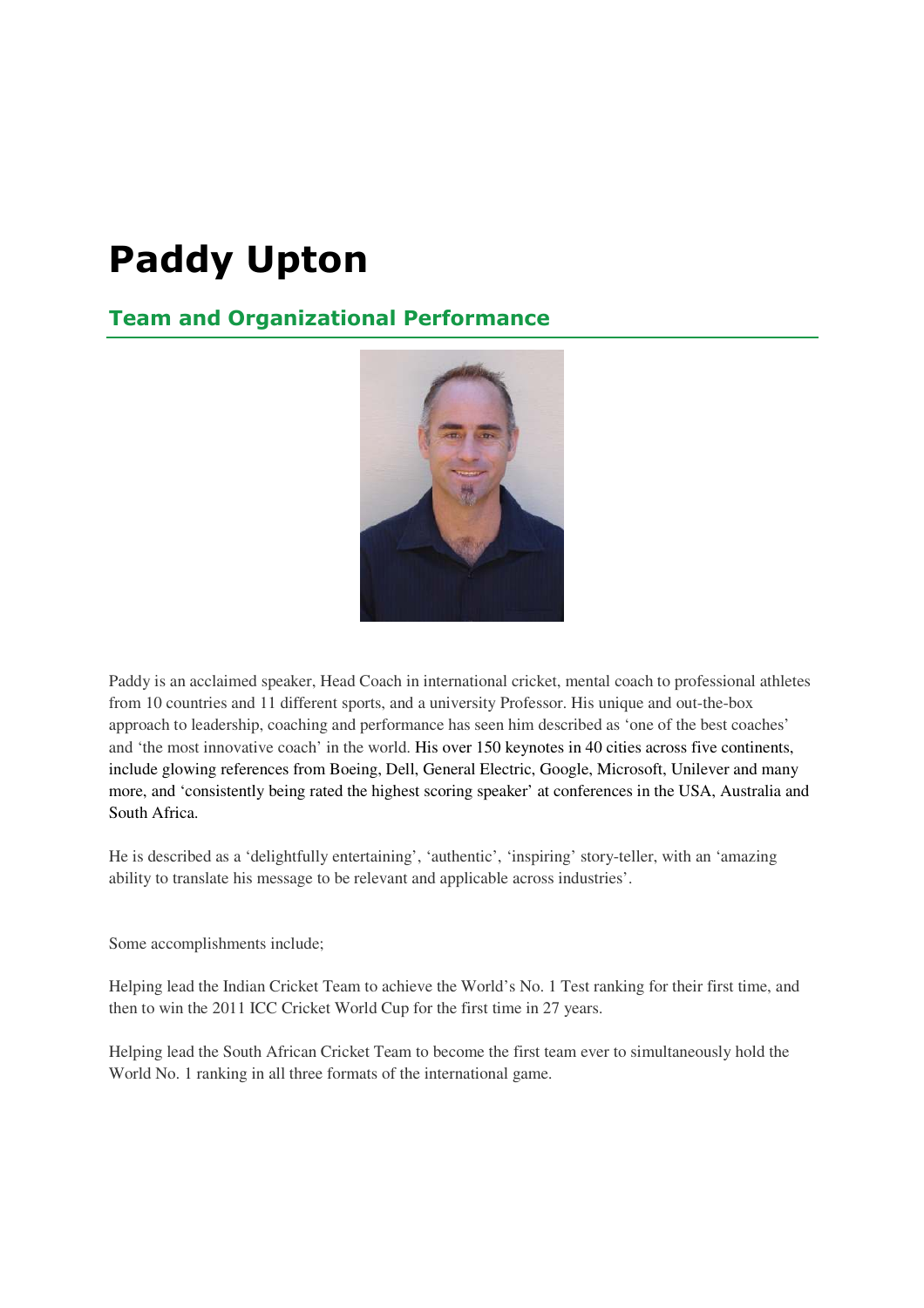Head Coach in 13 global T20 cricket seasons, for five different teams in three of the worlds' premier tournaments, the Indian Premier League (IPL), Australian Big Bash League (BBL) and Pakistan Super League (PSL). In his first season, he led underdogs Rajasthan Royals (IPL) from four years at the bottom of the log, to both the IPL and then Champions League finals, and followed this by leading Sydney Thunder team, after losing 21 out of 22 games prior to his arrival, to become Big Bash League Champions in 2015!

He has been mental coach to professional athletes from 10 countries and 11 different sports, including International cricketers, rugby, soccer and hockey players, Olympians, para-Olympians, World Tour golfers and World Tour surfers.

He has degrees from four different universities, including two masters degrees. In recognition for his innovative leadership and coaching approach, applicable in both sport and business, he was appointed Professor of Practice at Deakin University (Business and Law faculty. Melbourne, Australia)

#### **Paddy's talks – content and scope**

Paddy's talks focus on the people- or human-aspect of team and organizational performance, specifically on leadership, culture, teamwork and individual performance. Where good strategy, technology and business processes are a standard requirement in today's performance landscape, teams and organisations that are able to attract the best talent, keep the best for longest, and get the best out of the rest are often those that prevail. Optimising the human aspect of performance is todays core differentiator that provides competitive advantage.

Paddy's talks offer fascinating, practical and proven insights into contemporary, innovative and out-thebox ways to optimise your team and its individual performers.

His talks are bespoke, in that he will choose from a rich array of stories to meet the unique requirements of your event or organization, addressing the required balance between leadership, culture, teamwork and/or individual performance. Topics include but are not limited to;

- Harnessing the collective intelligence of your team
- Optimising team and individual learning (delivering intelligent performers)
- Playing to strengths
- Building individual and team confidence
- Successfully navigating mistakes and failure
- Unleashing young talent
- Unpacking individual intentions and motives, and how they impact performance
- Managing ego, yours and others
- Healthy and unhealthy alpha leadership, how to recognize and manage both
- Managing fear and pressure
- Building your team 'bank account'
- Person or performance, character or results, *be* or *do*. What's really important?